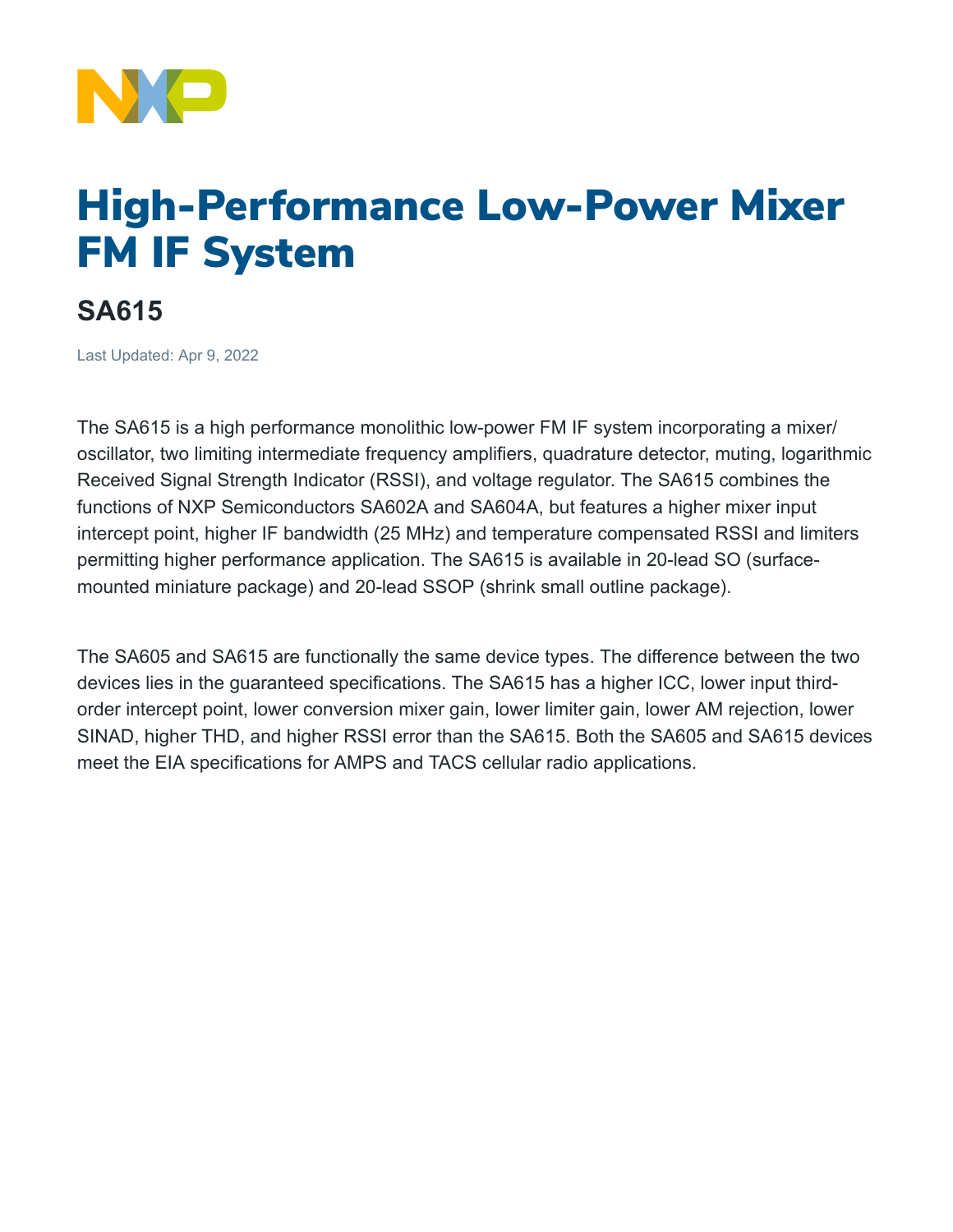**SA615 Block Diagram Block Diagram**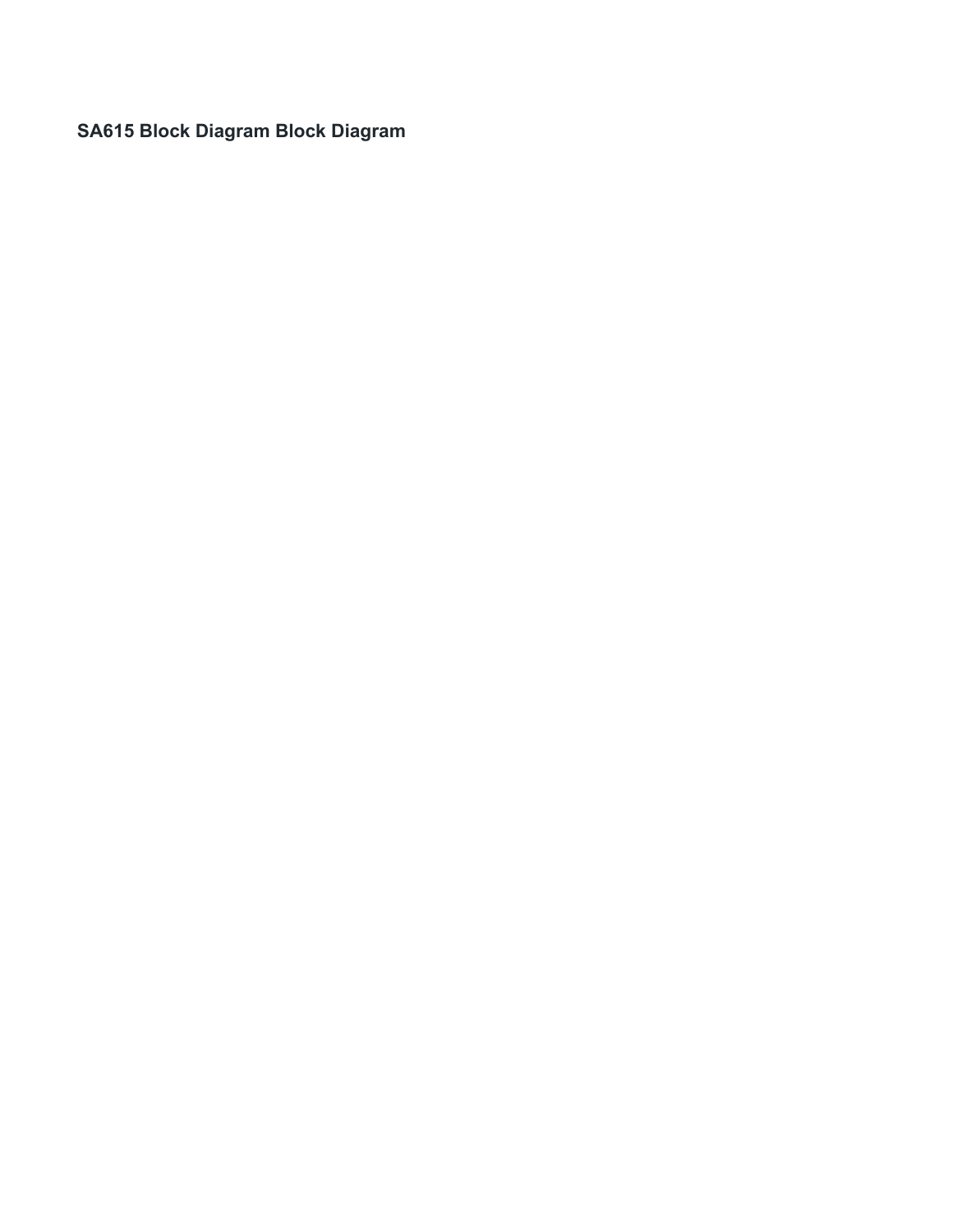